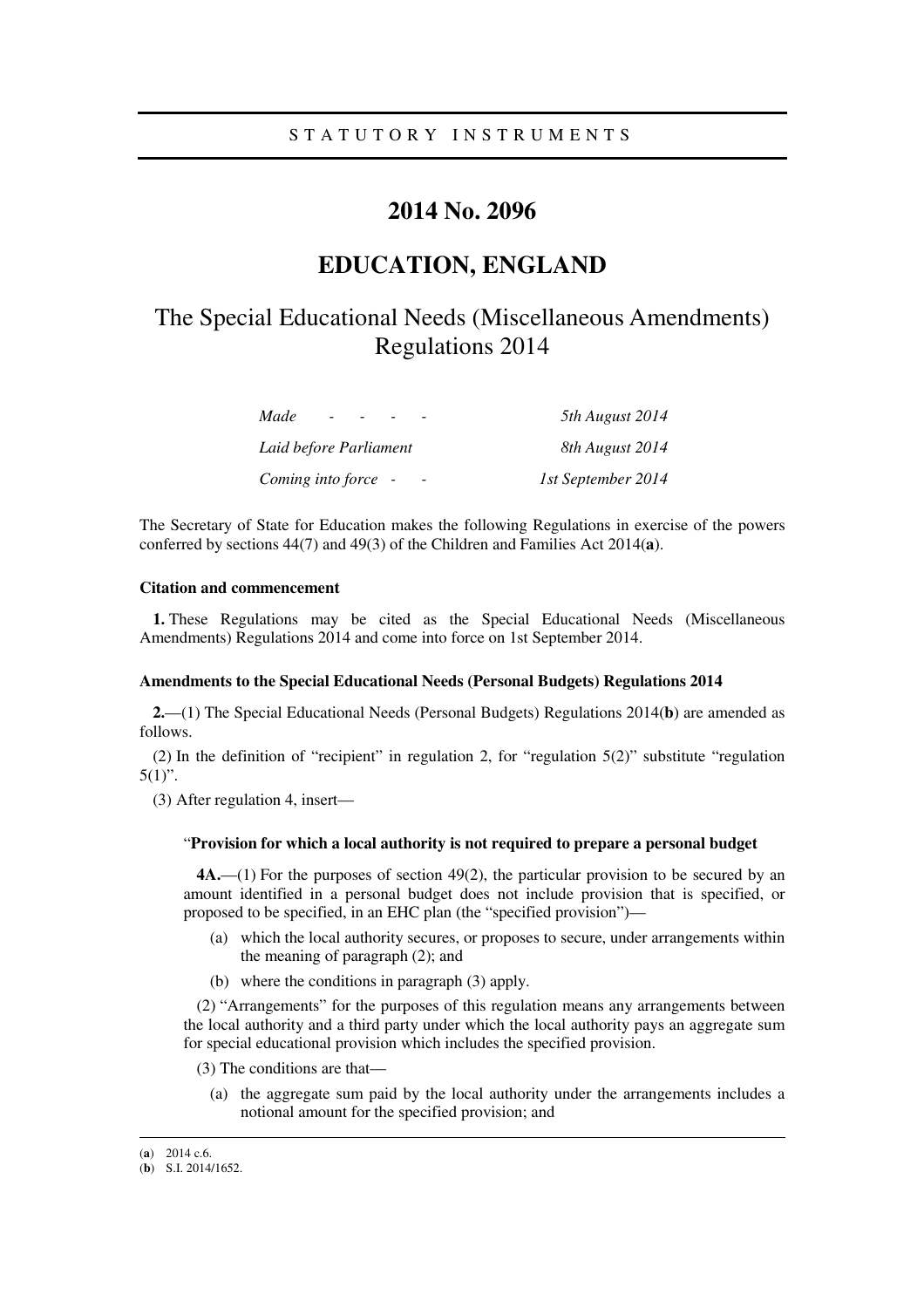- (b) the notional amount cannot be disaggregated from the aggregate sum because the disaggregation—
	- (i) would have an adverse impact on other services provided or arranged by the local authority for children or young people with an EHC plan; or
	- (ii) would not be an efficient use of the local authority's resources.".

(4) In regulation 14(8), for "paragraph (6)" substitute "paragraph (7)".

#### **Amendment to the Special Educational Needs and Disability Regulations 2014**

**3.**—(1) The Special Educational Needs and Disability Regulations 2014(**a**) are amended as follows.

(2) In regulation 20, before paragraph (1), insert—

"(ZA) This regulation applies where a local authority carry out a review of an EHC plan and the child or young person concerned attends a school or other institution.".

*John Nash*  Parliamentary Under Secretary of State 5th August 2014 **Department for Education** 

#### **EXPLANATORY NOTE**

#### *(This note is not part of the Regulations)*

Regulation 2 amends the Special Educational Needs (Personal Budgets) Regulations 2014 by inserting a new regulation 4A. Regulation 4A provides that a local authority is not required to prepare a personal budget in respect of specified special educational provision where, the amount for the specified special educational provision is a notional amount of a larger sum, and the authority is unable to disaggregate the notional amount without causing an adverse impact on other services or where it would not be an efficient use of the authority's resources.

Regulation 3 amends the Special Educational Needs and Disability Regulations 2014 to make it clear that regulation 20 of those Regulations only applies to children and young people who attend a school or other institution.

No regulatory impact assessment has been prepared for these Regulations as there is no impact on the private and voluntary sector. An Explanatory Memorandum is available alongside the instrument on www.legislation.gov.uk.

<u>.</u>

<sup>©</sup> Crown copyright 2014

Printed and published in the UK by The Stationery Office Limited under the authority and superintendence of Carol Tullo, Controller of Her Majesty's Stationery Office and Queen's Printer of Acts of Parliament.